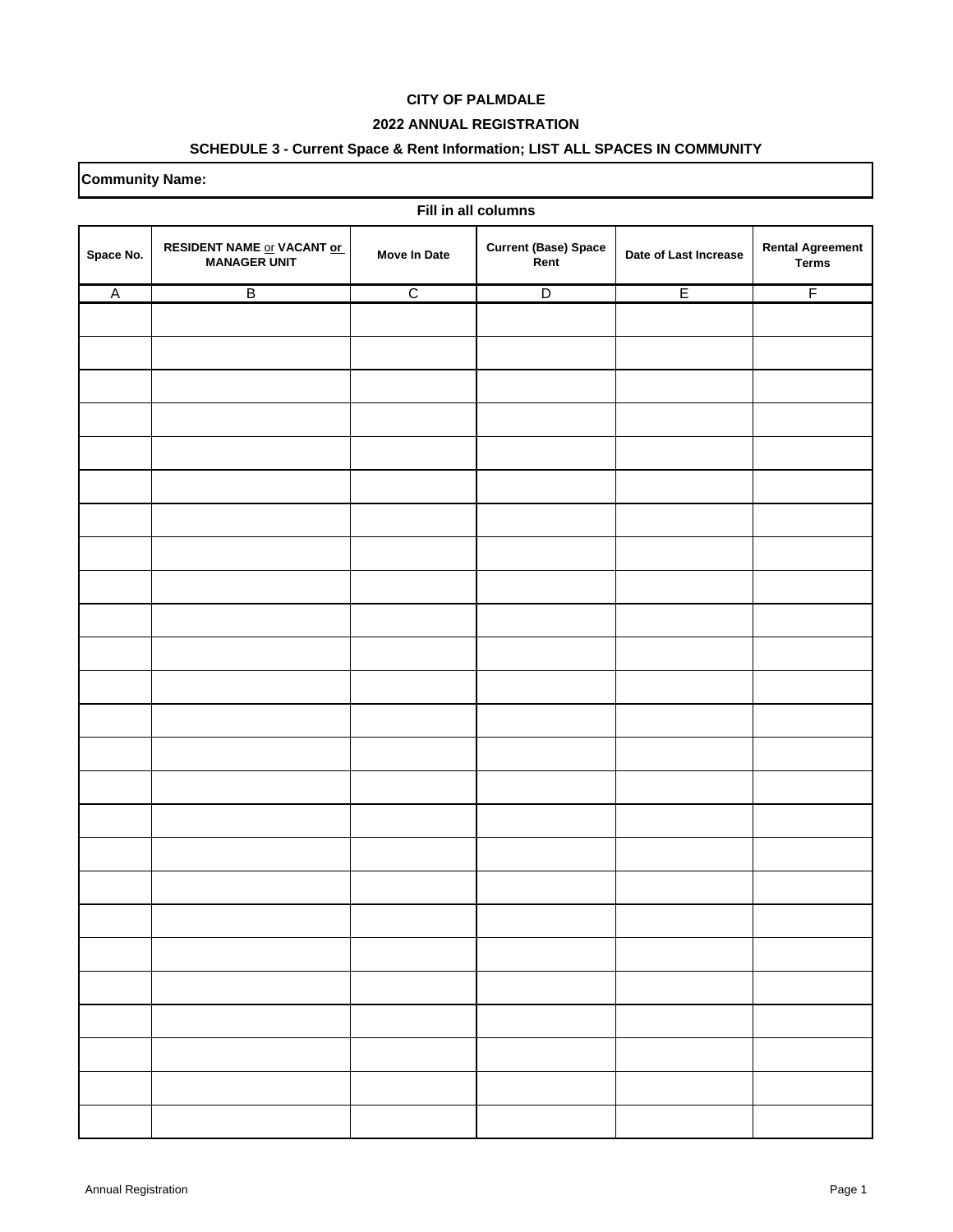### **2022 ANNUAL REGISTRATION**

### **SCHEDULE 3 - Current Space & Rent Information; LIST ALL SPACES IN COMMUNITY**

| Fill in all columns |                                                   |                     |                                     |                       |                                         |  |
|---------------------|---------------------------------------------------|---------------------|-------------------------------------|-----------------------|-----------------------------------------|--|
| Space No.           | RESIDENT NAME or VACANT or<br><b>MANAGER UNIT</b> | <b>Move In Date</b> | <b>Current (Base) Space</b><br>Rent | Date of Last Increase | <b>Rental Agreement</b><br><b>Terms</b> |  |
|                     |                                                   |                     |                                     |                       |                                         |  |
|                     |                                                   |                     |                                     |                       |                                         |  |
|                     |                                                   |                     |                                     |                       |                                         |  |
|                     |                                                   |                     |                                     |                       |                                         |  |
|                     |                                                   |                     |                                     |                       |                                         |  |
|                     |                                                   |                     |                                     |                       |                                         |  |
|                     |                                                   |                     |                                     |                       |                                         |  |
|                     |                                                   |                     |                                     |                       |                                         |  |
|                     |                                                   |                     |                                     |                       |                                         |  |
|                     |                                                   |                     |                                     |                       |                                         |  |
|                     |                                                   |                     |                                     |                       |                                         |  |
|                     |                                                   |                     |                                     |                       |                                         |  |
|                     |                                                   |                     |                                     |                       |                                         |  |
|                     |                                                   |                     |                                     |                       |                                         |  |
|                     |                                                   |                     |                                     |                       |                                         |  |
|                     |                                                   |                     |                                     |                       |                                         |  |
|                     |                                                   |                     |                                     |                       |                                         |  |
|                     |                                                   |                     |                                     |                       |                                         |  |
|                     |                                                   |                     |                                     |                       |                                         |  |
|                     |                                                   |                     |                                     |                       |                                         |  |
|                     |                                                   |                     |                                     |                       |                                         |  |
|                     |                                                   |                     |                                     |                       |                                         |  |
|                     |                                                   |                     |                                     |                       |                                         |  |
|                     |                                                   |                     |                                     |                       |                                         |  |
|                     |                                                   |                     |                                     |                       |                                         |  |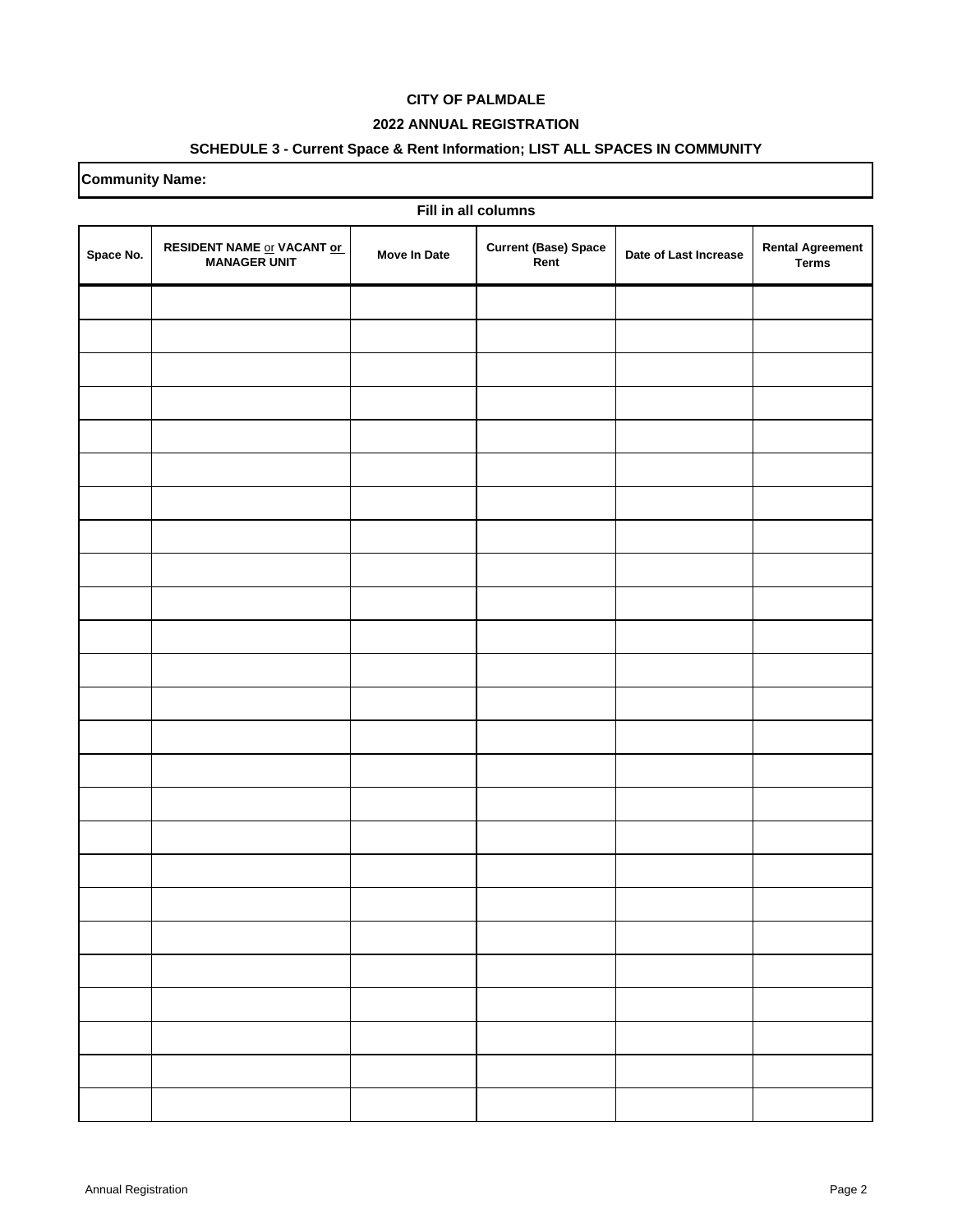### **2022 ANNUAL REGISTRATION**

### **SCHEDULE 3 - Current Space & Rent Information; LIST ALL SPACES IN COMMUNITY**

| Fill in all columns |                                                   |                     |                                     |                       |                                         |  |
|---------------------|---------------------------------------------------|---------------------|-------------------------------------|-----------------------|-----------------------------------------|--|
| Space No.           | RESIDENT NAME or VACANT or<br><b>MANAGER UNIT</b> | <b>Move In Date</b> | <b>Current (Base) Space</b><br>Rent | Date of Last Increase | <b>Rental Agreement</b><br><b>Terms</b> |  |
|                     |                                                   |                     |                                     |                       |                                         |  |
|                     |                                                   |                     |                                     |                       |                                         |  |
|                     |                                                   |                     |                                     |                       |                                         |  |
|                     |                                                   |                     |                                     |                       |                                         |  |
|                     |                                                   |                     |                                     |                       |                                         |  |
|                     |                                                   |                     |                                     |                       |                                         |  |
|                     |                                                   |                     |                                     |                       |                                         |  |
|                     |                                                   |                     |                                     |                       |                                         |  |
|                     |                                                   |                     |                                     |                       |                                         |  |
|                     |                                                   |                     |                                     |                       |                                         |  |
|                     |                                                   |                     |                                     |                       |                                         |  |
|                     |                                                   |                     |                                     |                       |                                         |  |
|                     |                                                   |                     |                                     |                       |                                         |  |
|                     |                                                   |                     |                                     |                       |                                         |  |
|                     |                                                   |                     |                                     |                       |                                         |  |
|                     |                                                   |                     |                                     |                       |                                         |  |
|                     |                                                   |                     |                                     |                       |                                         |  |
|                     |                                                   |                     |                                     |                       |                                         |  |
|                     |                                                   |                     |                                     |                       |                                         |  |
|                     |                                                   |                     |                                     |                       |                                         |  |
|                     |                                                   |                     |                                     |                       |                                         |  |
|                     |                                                   |                     |                                     |                       |                                         |  |
|                     |                                                   |                     |                                     |                       |                                         |  |
|                     |                                                   |                     |                                     |                       |                                         |  |
|                     |                                                   |                     |                                     |                       |                                         |  |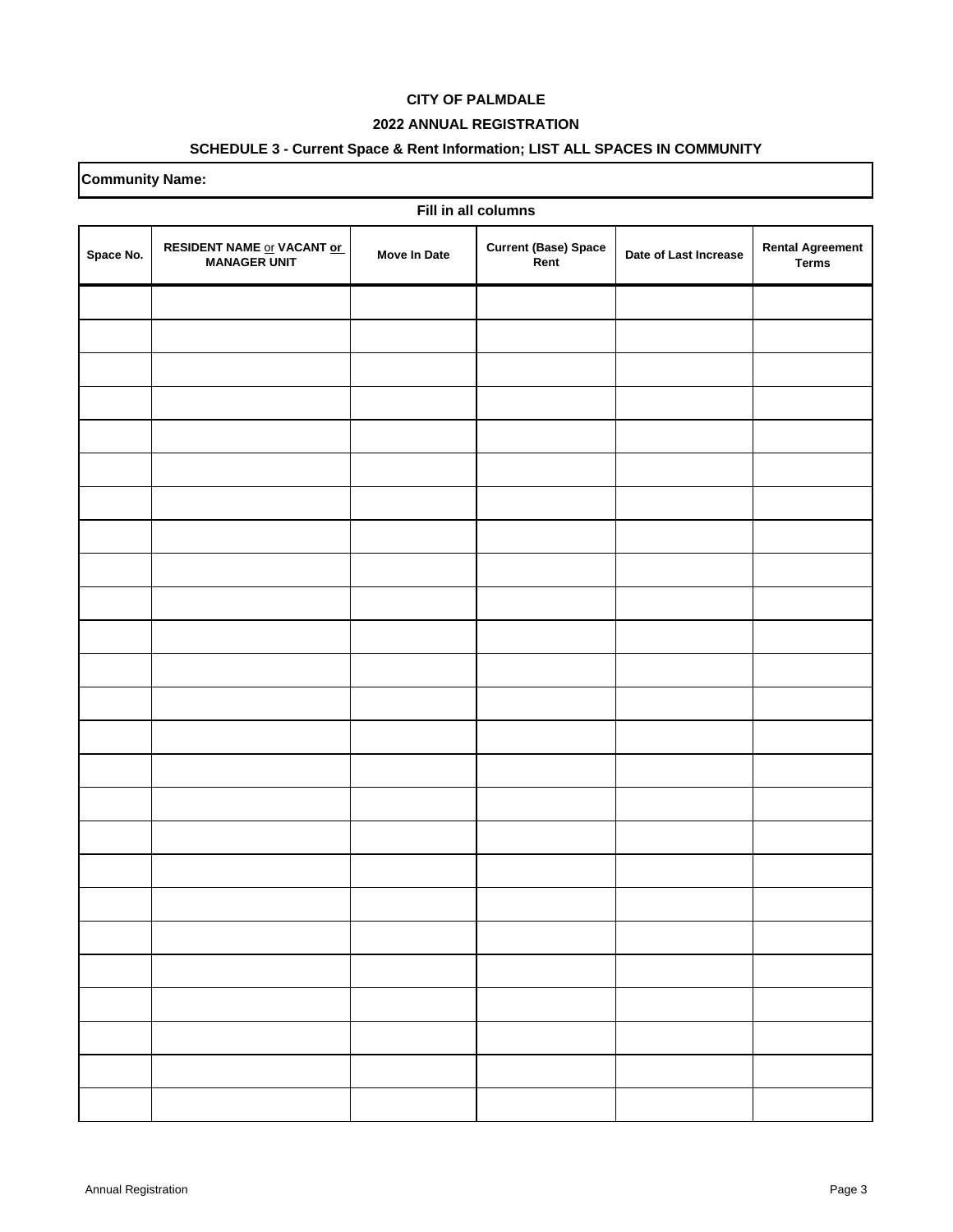### **2022 ANNUAL REGISTRATION**

### **SCHEDULE 3 - Current Space & Rent Information; LIST ALL SPACES IN COMMUNITY**

| Fill in all columns |                                                   |                     |                                     |                       |                                         |  |
|---------------------|---------------------------------------------------|---------------------|-------------------------------------|-----------------------|-----------------------------------------|--|
| Space No.           | RESIDENT NAME or VACANT or<br><b>MANAGER UNIT</b> | <b>Move In Date</b> | <b>Current (Base) Space</b><br>Rent | Date of Last Increase | <b>Rental Agreement</b><br><b>Terms</b> |  |
|                     |                                                   |                     |                                     |                       |                                         |  |
|                     |                                                   |                     |                                     |                       |                                         |  |
|                     |                                                   |                     |                                     |                       |                                         |  |
|                     |                                                   |                     |                                     |                       |                                         |  |
|                     |                                                   |                     |                                     |                       |                                         |  |
|                     |                                                   |                     |                                     |                       |                                         |  |
|                     |                                                   |                     |                                     |                       |                                         |  |
|                     |                                                   |                     |                                     |                       |                                         |  |
|                     |                                                   |                     |                                     |                       |                                         |  |
|                     |                                                   |                     |                                     |                       |                                         |  |
|                     |                                                   |                     |                                     |                       |                                         |  |
|                     |                                                   |                     |                                     |                       |                                         |  |
|                     |                                                   |                     |                                     |                       |                                         |  |
|                     |                                                   |                     |                                     |                       |                                         |  |
|                     |                                                   |                     |                                     |                       |                                         |  |
|                     |                                                   |                     |                                     |                       |                                         |  |
|                     |                                                   |                     |                                     |                       |                                         |  |
|                     |                                                   |                     |                                     |                       |                                         |  |
|                     |                                                   |                     |                                     |                       |                                         |  |
|                     |                                                   |                     |                                     |                       |                                         |  |
|                     |                                                   |                     |                                     |                       |                                         |  |
|                     |                                                   |                     |                                     |                       |                                         |  |
|                     |                                                   |                     |                                     |                       |                                         |  |
|                     |                                                   |                     |                                     |                       |                                         |  |
|                     |                                                   |                     |                                     |                       |                                         |  |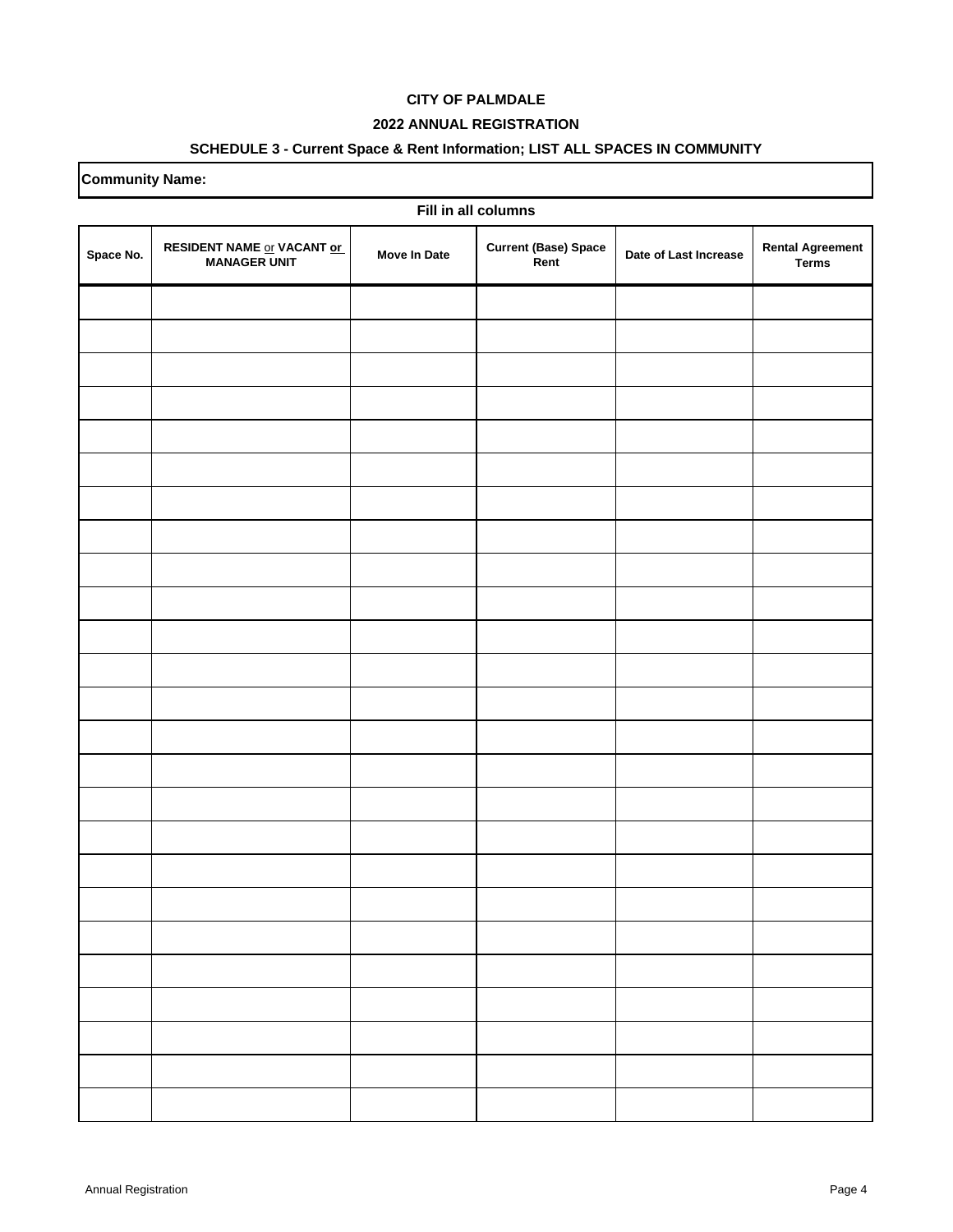### **2022 ANNUAL REGISTRATION**

### **SCHEDULE 3 - Current Space & Rent Information; LIST ALL SPACES IN COMMUNITY**

| Fill in all columns |                                                   |                     |                                     |                       |                                         |  |
|---------------------|---------------------------------------------------|---------------------|-------------------------------------|-----------------------|-----------------------------------------|--|
| Space No.           | RESIDENT NAME or VACANT or<br><b>MANAGER UNIT</b> | <b>Move In Date</b> | <b>Current (Base) Space</b><br>Rent | Date of Last Increase | <b>Rental Agreement</b><br><b>Terms</b> |  |
|                     |                                                   |                     |                                     |                       |                                         |  |
|                     |                                                   |                     |                                     |                       |                                         |  |
|                     |                                                   |                     |                                     |                       |                                         |  |
|                     |                                                   |                     |                                     |                       |                                         |  |
|                     |                                                   |                     |                                     |                       |                                         |  |
|                     |                                                   |                     |                                     |                       |                                         |  |
|                     |                                                   |                     |                                     |                       |                                         |  |
|                     |                                                   |                     |                                     |                       |                                         |  |
|                     |                                                   |                     |                                     |                       |                                         |  |
|                     |                                                   |                     |                                     |                       |                                         |  |
|                     |                                                   |                     |                                     |                       |                                         |  |
|                     |                                                   |                     |                                     |                       |                                         |  |
|                     |                                                   |                     |                                     |                       |                                         |  |
|                     |                                                   |                     |                                     |                       |                                         |  |
|                     |                                                   |                     |                                     |                       |                                         |  |
|                     |                                                   |                     |                                     |                       |                                         |  |
|                     |                                                   |                     |                                     |                       |                                         |  |
|                     |                                                   |                     |                                     |                       |                                         |  |
|                     |                                                   |                     |                                     |                       |                                         |  |
|                     |                                                   |                     |                                     |                       |                                         |  |
|                     |                                                   |                     |                                     |                       |                                         |  |
|                     |                                                   |                     |                                     |                       |                                         |  |
|                     |                                                   |                     |                                     |                       |                                         |  |
|                     |                                                   |                     |                                     |                       |                                         |  |
|                     |                                                   |                     |                                     |                       |                                         |  |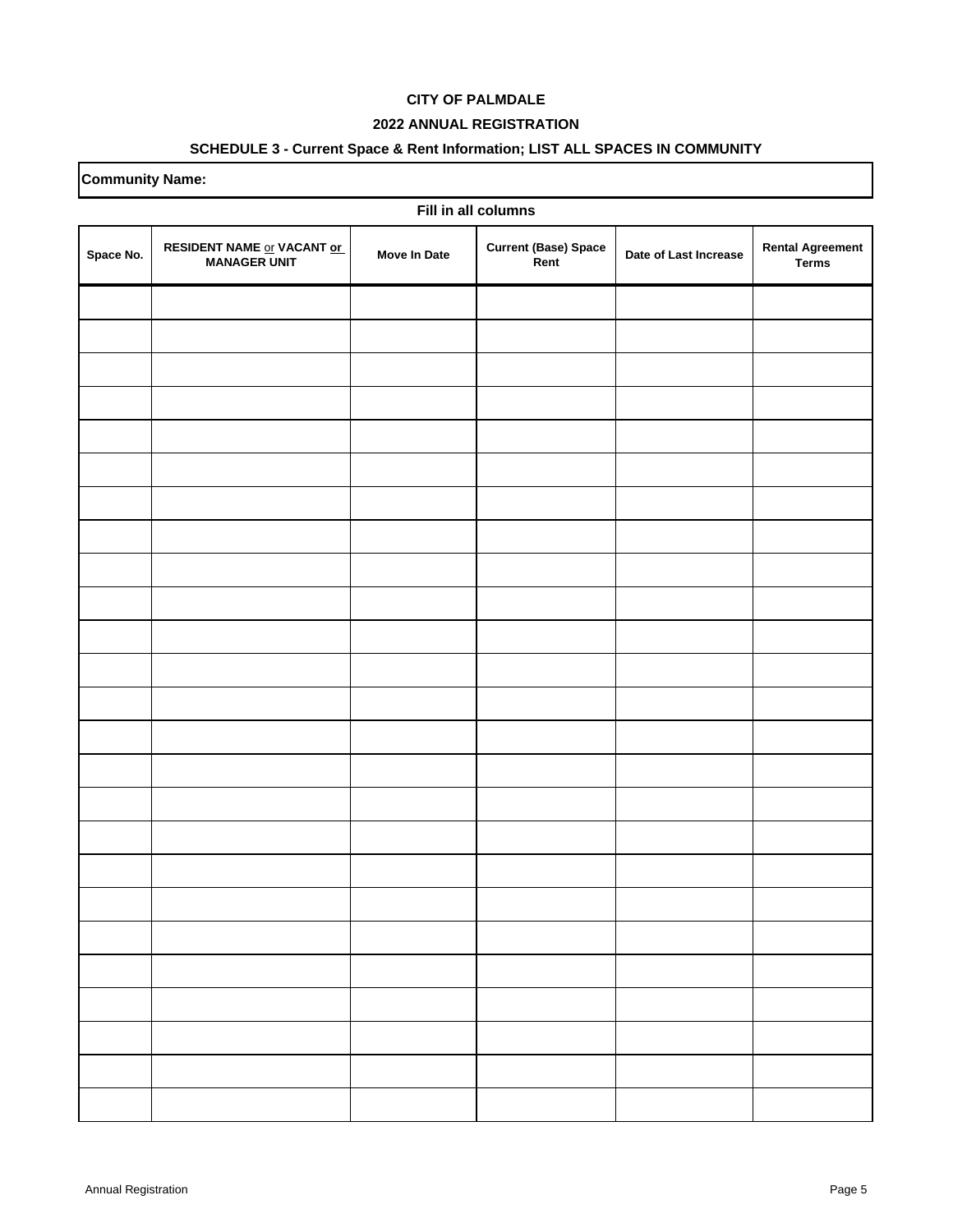### **2022 ANNUAL REGISTRATION**

### **SCHEDULE 3 - Current Space & Rent Information; LIST ALL SPACES IN COMMUNITY**

| Fill in all columns |                                                   |                     |                                     |                       |                                         |  |
|---------------------|---------------------------------------------------|---------------------|-------------------------------------|-----------------------|-----------------------------------------|--|
| Space No.           | RESIDENT NAME or VACANT or<br><b>MANAGER UNIT</b> | <b>Move In Date</b> | <b>Current (Base) Space</b><br>Rent | Date of Last Increase | <b>Rental Agreement</b><br><b>Terms</b> |  |
|                     |                                                   |                     |                                     |                       |                                         |  |
|                     |                                                   |                     |                                     |                       |                                         |  |
|                     |                                                   |                     |                                     |                       |                                         |  |
|                     |                                                   |                     |                                     |                       |                                         |  |
|                     |                                                   |                     |                                     |                       |                                         |  |
|                     |                                                   |                     |                                     |                       |                                         |  |
|                     |                                                   |                     |                                     |                       |                                         |  |
|                     |                                                   |                     |                                     |                       |                                         |  |
|                     |                                                   |                     |                                     |                       |                                         |  |
|                     |                                                   |                     |                                     |                       |                                         |  |
|                     |                                                   |                     |                                     |                       |                                         |  |
|                     |                                                   |                     |                                     |                       |                                         |  |
|                     |                                                   |                     |                                     |                       |                                         |  |
|                     |                                                   |                     |                                     |                       |                                         |  |
|                     |                                                   |                     |                                     |                       |                                         |  |
|                     |                                                   |                     |                                     |                       |                                         |  |
|                     |                                                   |                     |                                     |                       |                                         |  |
|                     |                                                   |                     |                                     |                       |                                         |  |
|                     |                                                   |                     |                                     |                       |                                         |  |
|                     |                                                   |                     |                                     |                       |                                         |  |
|                     |                                                   |                     |                                     |                       |                                         |  |
|                     |                                                   |                     |                                     |                       |                                         |  |
|                     |                                                   |                     |                                     |                       |                                         |  |
|                     |                                                   |                     |                                     |                       |                                         |  |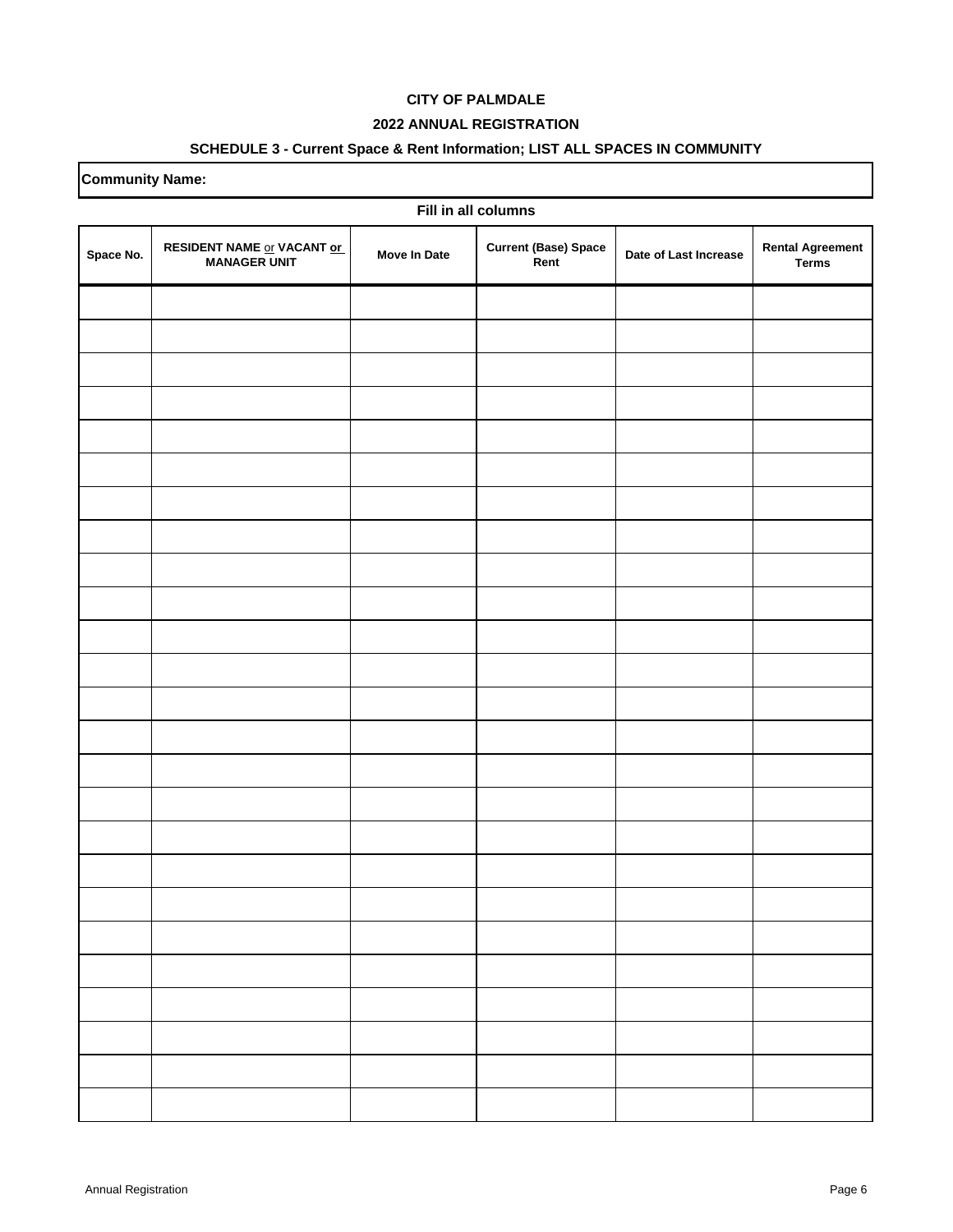### **2022 ANNUAL REGISTRATION**

# **SCHEDULE 3 - Current Space & Rent Information; LIST ALL SPACES IN COMMUNITY**

| Fill in all columns |                                                   |                     |                                     |                       |                                         |  |
|---------------------|---------------------------------------------------|---------------------|-------------------------------------|-----------------------|-----------------------------------------|--|
| Space No.           | RESIDENT NAME or VACANT or<br><b>MANAGER UNIT</b> | <b>Move In Date</b> | <b>Current (Base) Space</b><br>Rent | Date of Last Increase | <b>Rental Agreement</b><br><b>Terms</b> |  |
|                     |                                                   |                     |                                     |                       |                                         |  |
|                     |                                                   |                     |                                     |                       |                                         |  |
|                     |                                                   |                     |                                     |                       |                                         |  |
|                     |                                                   |                     |                                     |                       |                                         |  |
|                     |                                                   |                     |                                     |                       |                                         |  |
|                     |                                                   |                     |                                     |                       |                                         |  |
|                     |                                                   |                     |                                     |                       |                                         |  |
|                     |                                                   |                     |                                     |                       |                                         |  |
|                     |                                                   |                     |                                     |                       |                                         |  |
|                     |                                                   |                     |                                     |                       |                                         |  |
|                     |                                                   |                     |                                     |                       |                                         |  |
|                     |                                                   |                     |                                     |                       |                                         |  |
|                     |                                                   |                     |                                     |                       |                                         |  |
|                     |                                                   |                     |                                     |                       |                                         |  |
|                     |                                                   |                     |                                     |                       |                                         |  |
|                     |                                                   |                     |                                     |                       |                                         |  |
|                     |                                                   |                     |                                     |                       |                                         |  |
|                     |                                                   |                     |                                     |                       |                                         |  |
|                     |                                                   |                     |                                     |                       |                                         |  |
|                     |                                                   |                     |                                     |                       |                                         |  |
|                     |                                                   |                     |                                     |                       |                                         |  |
|                     |                                                   |                     |                                     |                       |                                         |  |
|                     |                                                   |                     |                                     |                       |                                         |  |
|                     |                                                   |                     |                                     |                       |                                         |  |
|                     |                                                   |                     |                                     |                       |                                         |  |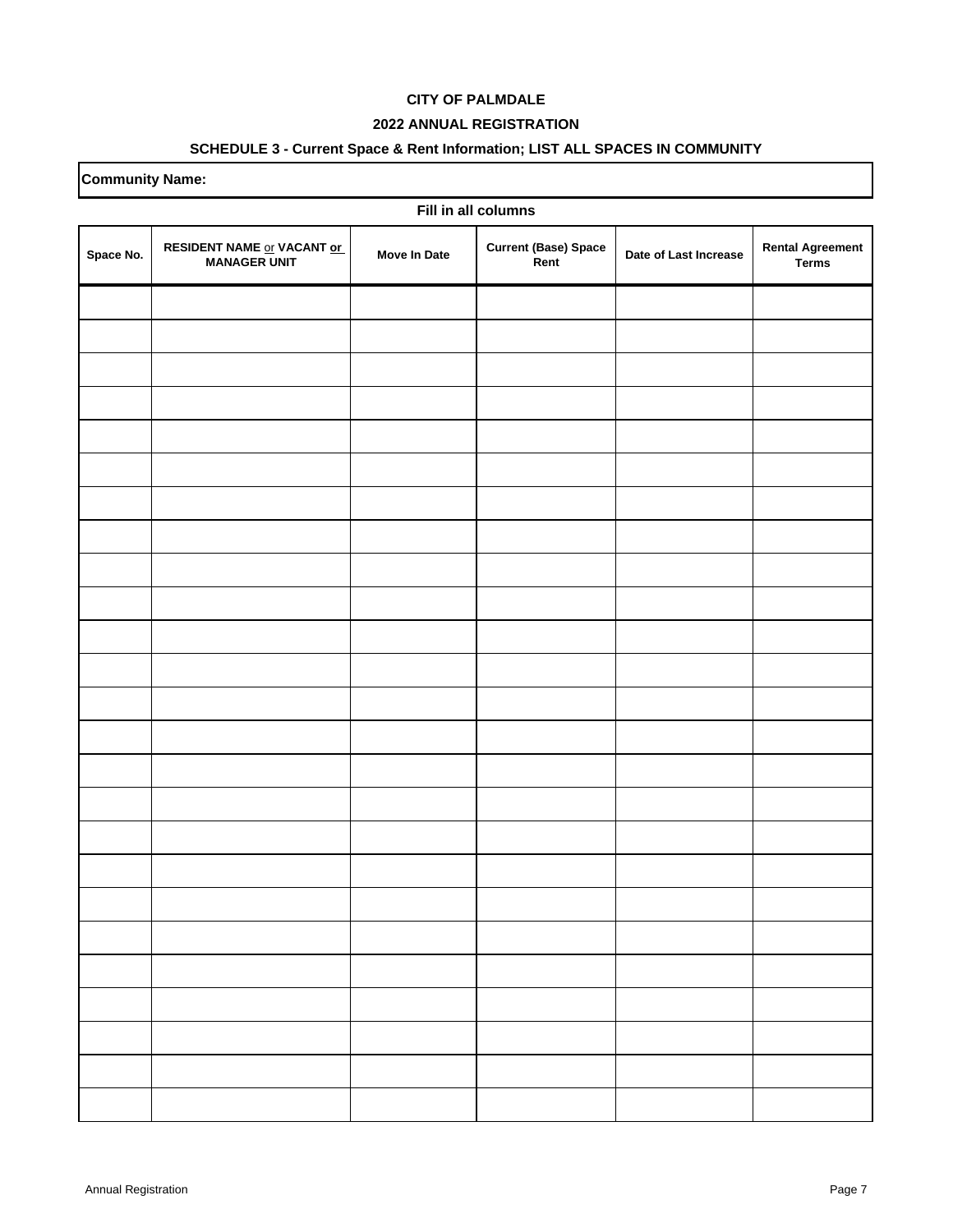### **2022 ANNUAL REGISTRATION**

### **SCHEDULE 3 - Current Space & Rent Information; LIST ALL SPACES IN COMMUNITY**

| Fill in all columns |                                                   |                     |                                     |                       |                                         |  |
|---------------------|---------------------------------------------------|---------------------|-------------------------------------|-----------------------|-----------------------------------------|--|
| Space No.           | RESIDENT NAME or VACANT or<br><b>MANAGER UNIT</b> | <b>Move In Date</b> | <b>Current (Base) Space</b><br>Rent | Date of Last Increase | <b>Rental Agreement</b><br><b>Terms</b> |  |
|                     |                                                   |                     |                                     |                       |                                         |  |
|                     |                                                   |                     |                                     |                       |                                         |  |
|                     |                                                   |                     |                                     |                       |                                         |  |
|                     |                                                   |                     |                                     |                       |                                         |  |
|                     |                                                   |                     |                                     |                       |                                         |  |
|                     |                                                   |                     |                                     |                       |                                         |  |
|                     |                                                   |                     |                                     |                       |                                         |  |
|                     |                                                   |                     |                                     |                       |                                         |  |
|                     |                                                   |                     |                                     |                       |                                         |  |
|                     |                                                   |                     |                                     |                       |                                         |  |
|                     |                                                   |                     |                                     |                       |                                         |  |
|                     |                                                   |                     |                                     |                       |                                         |  |
|                     |                                                   |                     |                                     |                       |                                         |  |
|                     |                                                   |                     |                                     |                       |                                         |  |
|                     |                                                   |                     |                                     |                       |                                         |  |
|                     |                                                   |                     |                                     |                       |                                         |  |
|                     |                                                   |                     |                                     |                       |                                         |  |
|                     |                                                   |                     |                                     |                       |                                         |  |
|                     |                                                   |                     |                                     |                       |                                         |  |
|                     |                                                   |                     |                                     |                       |                                         |  |
|                     |                                                   |                     |                                     |                       |                                         |  |
|                     |                                                   |                     |                                     |                       |                                         |  |
|                     |                                                   |                     |                                     |                       |                                         |  |
|                     |                                                   |                     |                                     |                       |                                         |  |